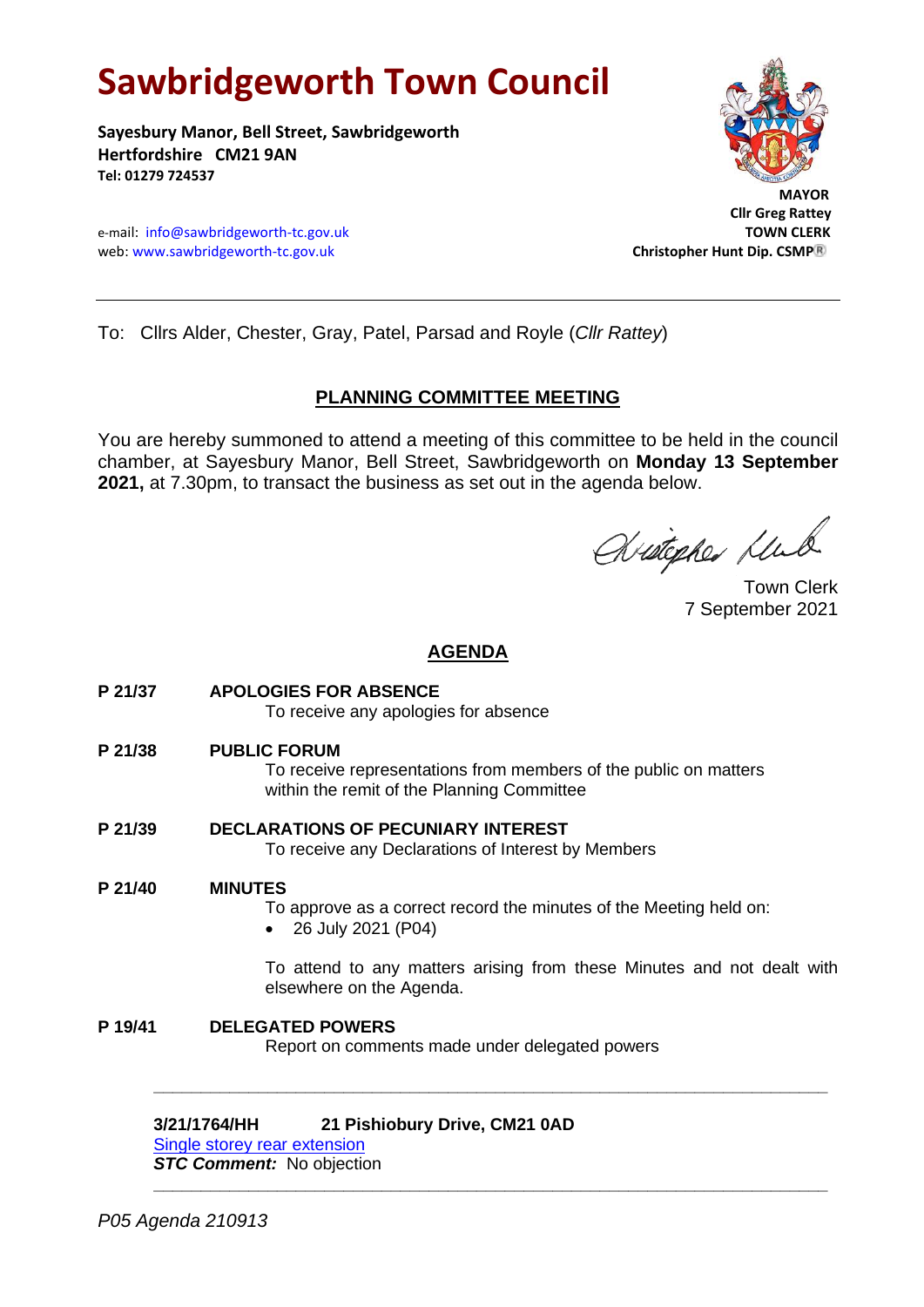## **3/21/1854/FUL 35 Bell Street, CM21 9AR**

[Change of use of first floor offices \(A1\) to create 1, 1 bedroomed dwelling. Insertion of](https://publicaccess.eastherts.gov.uk/online-applications/applicationDetails.do?activeTab=documents&keyVal=QW68WEGLG1G00)  [door and alterations of fenestration](https://publicaccess.eastherts.gov.uk/online-applications/applicationDetails.do?activeTab=documents&keyVal=QW68WEGLG1G00)

**\_\_\_\_\_\_\_\_\_\_\_\_\_\_\_\_\_\_\_\_\_\_\_\_\_\_\_\_\_\_\_\_\_\_\_\_\_\_\_\_\_\_\_\_\_\_\_\_\_\_\_\_\_\_\_\_\_\_\_\_\_\_\_\_\_\_\_\_\_\_\_**

**STC Comment:** Regret the loss of office space in the high street but appreciate the need for further homes and the continued occupation of this building. Welcome the retention of retail space at ground floor

**\_\_\_\_\_\_\_\_\_\_\_\_\_\_\_\_\_\_\_\_\_\_\_\_\_\_\_\_\_\_\_\_\_\_\_\_\_\_\_\_\_\_\_\_\_\_\_\_\_\_\_\_\_\_\_\_\_\_\_\_\_\_\_\_\_\_\_\_\_\_\_**

## **3/21/1878/HH 100 Cambridge Road, CM21 9BU**

[Demolition of conservatory, construction of two storey rear and side extensions, single](https://publicaccess.eastherts.gov.uk/online-applications/applicationDetails.do?activeTab=documents&keyVal=QWA9AHGLG3300)  [storey rear extension, single storey front infill extension, new side porch and door opening](https://publicaccess.eastherts.gov.uk/online-applications/applicationDetails.do?activeTab=documents&keyVal=QWA9AHGLG3300) **STC Comment:** No objection

**\_\_\_\_\_\_\_\_\_\_\_\_\_\_\_\_\_\_\_\_\_\_\_\_\_\_\_\_\_\_\_\_\_\_\_\_\_\_\_\_\_\_\_\_\_\_\_\_\_\_\_\_\_\_\_\_\_\_\_\_\_\_\_\_\_\_\_\_\_\_\_**

**\_\_\_\_\_\_\_\_\_\_\_\_\_\_\_\_\_\_\_\_\_\_\_\_\_\_\_\_\_\_\_\_\_\_\_\_\_\_\_\_\_\_\_\_\_\_\_\_\_\_\_\_\_\_\_\_\_\_\_\_\_\_\_\_\_\_\_\_\_\_\_**

**\_\_\_\_\_\_\_\_\_\_\_\_\_\_\_\_\_\_\_\_\_\_\_\_\_\_\_\_\_\_\_\_\_\_\_\_\_\_\_\_\_\_\_\_\_\_\_\_\_\_\_\_\_\_\_\_\_\_\_\_\_\_\_\_\_\_\_\_\_\_\_**

#### **3/21/1887/HH 47 Cambridge Road, CM21 9JP**

[Construction of 4 loft dormer windows, with a Juliet balcony on the front elevation,](https://publicaccess.eastherts.gov.uk/online-applications/applicationDetails.do?activeTab=documents&keyVal=QWBSSBGLG3M00)  [insertion of rooflight at the first floor level](https://publicaccess.eastherts.gov.uk/online-applications/applicationDetails.do?activeTab=documents&keyVal=QWBSSBGLG3M00) *STC Comment:* No objection

#### **3/21/1908/HH High Trees, 8 Beech Drive, CM21 0AA**

[Part two storey and part first floor rear extension with 3 rooflights with pitched roofs](https://publicaccess.eastherts.gov.uk/online-applications/applicationDetails.do?keyVal=QWHNZHGLG5000&activeTab=summary) – [amended from previous application \(original 1 rooflight with flat roof\)](https://publicaccess.eastherts.gov.uk/online-applications/applicationDetails.do?keyVal=QWHNZHGLG5000&activeTab=summary) **STC Comment:** No objection

#### **P 21/42 NEIGHBOURING DEVELOPMENTS**

To report & receive updates on proposed neighbouring developments

#### **P 21/43 PLANNING APPLICATIONS RECEIVED FROM EHDC**

To consider Planning Applications received from EHDC since the last meeting of the Planning Committee.

#### **3/21/1546/HH Orion, London Road, Spellbrook**

[Erection of a single storey rear extension, insertion of door to side and rear, insertion of](https://publicaccess.eastherts.gov.uk/online-applications/applicationDetails.do?activeTab=documents&keyVal=QUHFZFGLFG300)  windows to flank elevations and widening of window to rear, loft conversion incorporating [front and rear rooflight windows and replacement of entrance gates](https://publicaccess.eastherts.gov.uk/online-applications/applicationDetails.do?activeTab=documents&keyVal=QUHFZFGLFG300)

**\_\_\_\_\_\_\_\_\_\_\_\_\_\_\_\_\_\_\_\_\_\_\_\_\_\_\_\_\_\_\_\_\_\_\_\_\_\_\_\_\_\_\_\_\_\_\_\_\_\_\_\_\_\_\_\_\_\_\_\_\_\_\_\_\_\_**

**\_\_\_\_\_\_\_\_\_\_\_\_\_\_\_\_\_\_\_\_\_\_\_\_\_\_\_\_\_\_\_\_\_\_\_\_\_\_\_\_\_\_\_\_\_\_\_\_\_\_\_\_\_\_\_\_\_\_\_\_\_\_\_\_\_\_**

#### **3/21/2121/HH Wyndene, Redricks Lane, CM21 0RL**

[Demolition of conservatory. Erection of a two storey rear extension and insertion of](https://publicaccess.eastherts.gov.uk/online-applications/applicationDetails.do?activeTab=documents&keyVal=QXNY7VGLGJ400)  [window to flank elevation](https://publicaccess.eastherts.gov.uk/online-applications/applicationDetails.do?activeTab=documents&keyVal=QXNY7VGLGJ400)

**\_\_\_\_\_\_\_\_\_\_\_\_\_\_\_\_\_\_\_\_\_\_\_\_\_\_\_\_\_\_\_\_\_\_\_\_\_\_\_\_\_\_\_\_\_\_\_\_\_\_\_\_\_\_\_\_\_\_\_\_\_\_\_\_\_\_**

**\_\_\_\_\_\_\_\_\_\_\_\_\_\_\_\_\_\_\_\_\_\_\_\_\_\_\_\_\_\_\_\_\_\_\_\_\_\_\_\_\_\_\_\_\_\_\_\_\_\_\_\_\_\_\_\_\_\_\_\_\_\_\_\_\_\_**

#### **3/21/2127/HH 3 Naseby Lodge, Cambridge Road, CM21 9BS** [Single storey rear extension](https://publicaccess.eastherts.gov.uk/online-applications/applicationDetails.do?activeTab=documents&keyVal=QXOKGOGLGJI00)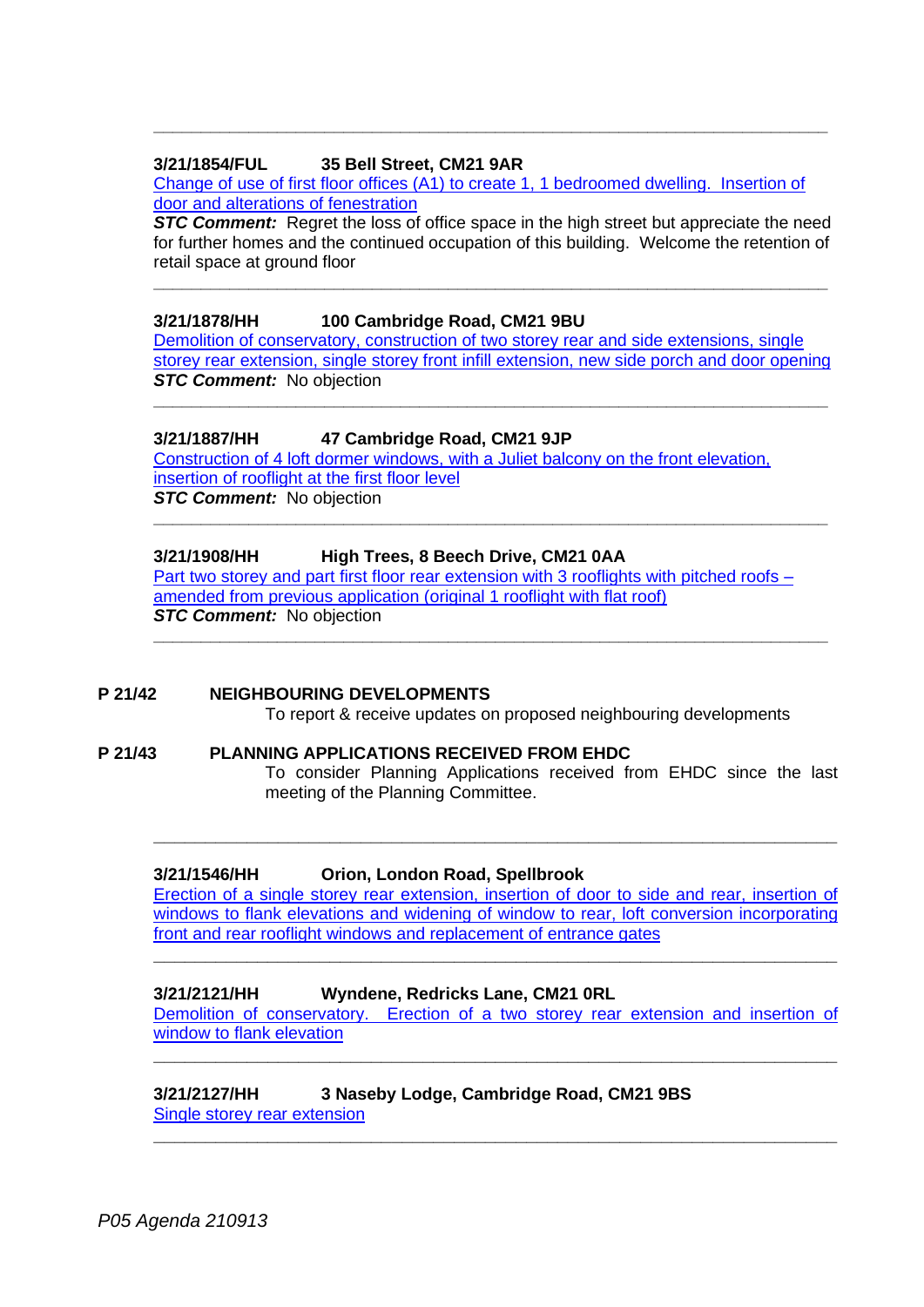## **3/21/2147/HH 84 High Wych Road, CM21 0HQ**

Removal of conservatory, rear projection, side projection and integrated car-port. [Construction of single storey rear extension,](https://publicaccess.eastherts.gov.uk/online-applications/applicationDetails.do?activeTab=documents&keyVal=QXU4EEGLGL200) detached timber-framed car-port, alteration [and extension to rear first floor external wall with new flat roof and sash window](https://publicaccess.eastherts.gov.uk/online-applications/applicationDetails.do?activeTab=documents&keyVal=QXU4EEGLGL200)

**\_\_\_\_\_\_\_\_\_\_\_\_\_\_\_\_\_\_\_\_\_\_\_\_\_\_\_\_\_\_\_\_\_\_\_\_\_\_\_\_\_\_\_\_\_\_\_\_\_\_\_\_\_\_\_\_\_\_\_\_\_\_\_\_\_\_**

**\_\_\_\_\_\_\_\_\_\_\_\_\_\_\_\_\_\_\_\_\_\_\_\_\_\_\_\_\_\_\_\_\_\_\_\_\_\_\_\_\_\_\_\_\_\_\_\_\_\_\_\_\_\_\_\_\_\_\_\_\_\_\_\_\_**

## **3/21/2162/HH 7 School Lane, CM21 9FA**

[Roof space conversion with rear dormer window and 3 front roof windows](https://publicaccess.eastherts.gov.uk/online-applications/applicationDetails.do?activeTab=documents&keyVal=QXZD98GLGM200)

## **3/21/2195/TEL Land at Harlow Road, Bonks Hill**

[Proposed 5G telecoms installation: H3G Phase 8 20m high](https://publicaccess.eastherts.gov.uk/online-applications/applicationDetails.do?activeTab=documents&keyVal=QY4X8TGLGOH00) street pole c/w wrap-around cabinet [and 3 further additional equipment cabinets](https://publicaccess.eastherts.gov.uk/online-applications/applicationDetails.do?activeTab=documents&keyVal=QY4X8TGLGOH00)

**\_\_\_\_\_\_\_\_\_\_\_\_\_\_\_\_\_\_\_\_\_\_\_\_\_\_\_\_\_\_\_\_\_\_\_\_\_\_\_\_\_\_\_\_\_\_\_\_\_\_\_\_\_\_\_\_\_\_\_\_\_\_\_\_\_\_**

**\_\_\_\_\_\_\_\_\_\_\_\_\_\_\_\_\_\_\_\_\_\_\_\_\_\_\_\_\_\_\_\_\_\_\_\_\_\_\_\_\_\_\_\_\_\_\_\_\_\_\_\_\_\_\_\_\_\_\_\_\_\_\_\_\_\_**

## **3/21/2202/HH 4 Walnut Tree Avenue, CM21 9JR**

[First floor front extension over existing garage including 2 side dormer windows and](https://publicaccess.eastherts.gov.uk/online-applications/applicationDetails.do?activeTab=documents&keyVal=QY732JGLGP000) a Juliet [balcony](https://publicaccess.eastherts.gov.uk/online-applications/applicationDetails.do?activeTab=documents&keyVal=QY732JGLGP000)

**\_\_\_\_\_\_\_\_\_\_\_\_\_\_\_\_\_\_\_\_\_\_\_\_\_\_\_\_\_\_\_\_\_\_\_\_\_\_\_\_\_\_\_\_\_\_\_\_\_\_\_\_\_\_\_\_\_\_\_\_\_\_\_\_\_\_**

## **P 21/44 LATE PLANNING APPLICATIONS**

To deal with Planning Applications received from EHDC following the Publication of this Agenda and received before 10 September 2021

## **P 21/45 PLANNING DECISIONS MADE BY EHDC** To receive Planning Decisions from EHDC.

## **3/21/0437/HH &**

## **3/21/0438/LBC 2 Cambridge Road, CM21 9BS**

First floor rear extension, new first floor side window opening and alterations to ground floor roof over the kitchen

**\_\_\_\_\_\_\_\_\_\_\_\_\_\_\_\_\_\_\_\_\_\_\_\_\_\_\_\_\_\_\_\_\_\_\_\_\_\_\_\_\_\_\_\_\_\_\_\_\_\_\_\_\_\_\_\_\_\_\_\_\_\_\_\_\_\_**

**\_\_\_\_\_\_\_\_\_\_\_\_\_\_\_\_\_\_\_\_\_\_\_\_\_\_\_\_\_\_\_\_\_\_\_\_\_\_\_\_\_\_\_\_\_\_\_\_\_\_\_\_\_\_\_\_\_\_\_\_\_\_\_\_\_\_**

**STC Comment:** No objection & No comment *EHDC Decision:* Granted

## **3/21/0777/FUL 1 Bullfields, CM21 9DB**

Demolition of dwelling house. Erection of 4no. 2 bed flats with dedicated refuse and cycle storage provision, parking provision for 4 vehicles and associated outside amenity space **STC Comment:** Objection. Overdevelopment of site

*EHDC Decision:* Refused. "The proposed development, by reason of its size, scale, form, siting, design and layout, would add considerable bulk and mass to the site that would not be of a high standard of design to reflect local distinctiveness, resulting in an unduly prominent development that would be of detriment to the character and appearance of the street scene and the adjacent Sawbridgeworth Conservation Area. Furthermore, the proposed development would represent a cramped form of development amounting to overdevelopment of the site which would fail to be in keeping with the existing grain of development. The proposal would therefore be contrary to Policies DES4, HOU2, HOU11 and HA4 of the East Herts District Plan 2018 and the National Planning Policy Framework"

**\_\_\_\_\_\_\_\_\_\_\_\_\_\_\_\_\_\_\_\_\_\_\_\_\_\_\_\_\_\_\_\_\_\_\_\_\_\_\_\_\_\_\_\_\_\_\_\_\_\_\_\_\_\_\_\_\_\_\_\_\_\_\_\_\_\_**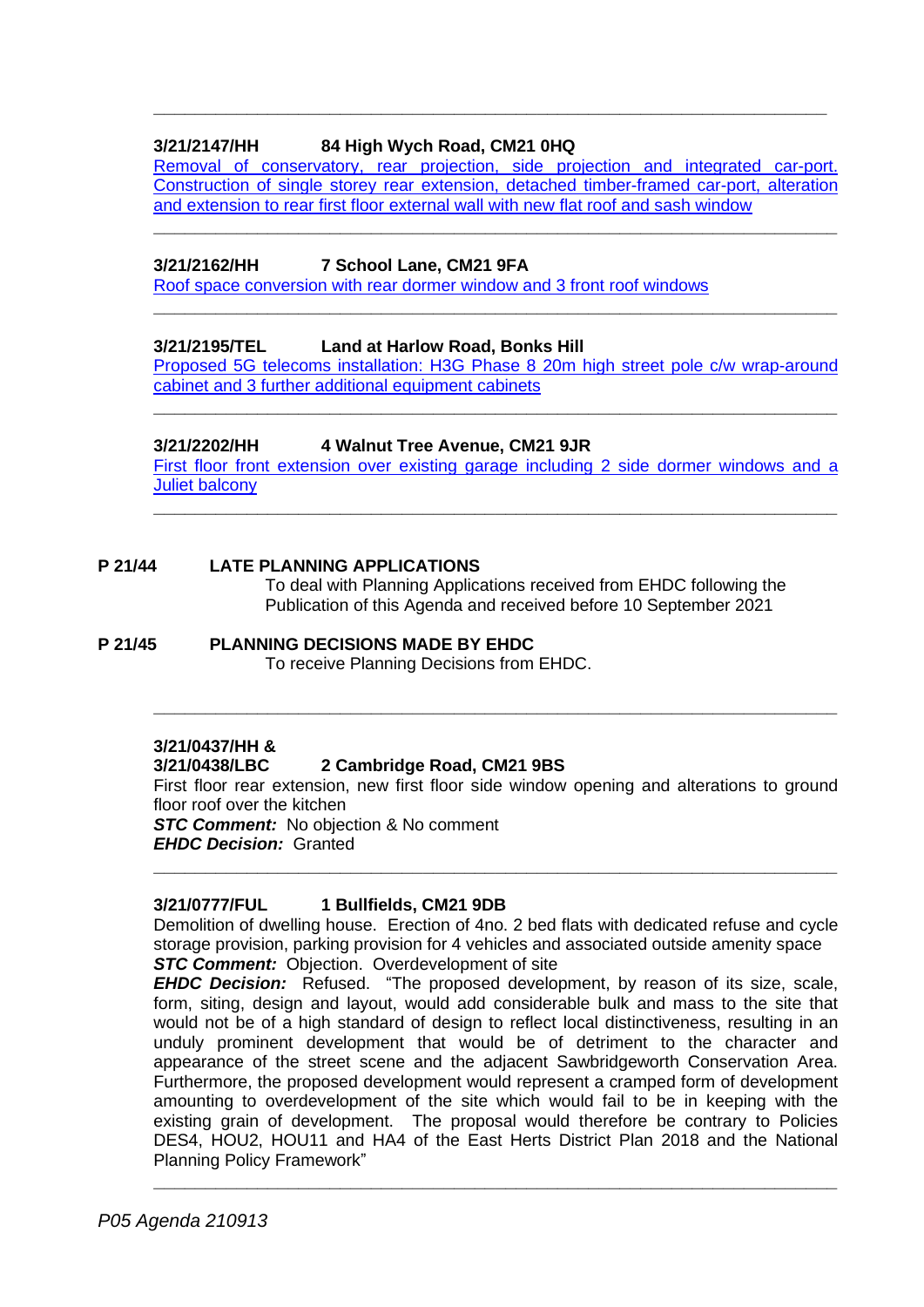#### **3/21/0786/HH Mandevilles, Bonks Hill, CM21 9HS**

Demolition of existing outbuilding and erection of garden room to provide gym and home office

**\_\_\_\_\_\_\_\_\_\_\_\_\_\_\_\_\_\_\_\_\_\_\_\_\_\_\_\_\_\_\_\_\_\_\_\_\_\_\_\_\_\_\_\_\_\_\_\_\_\_\_\_\_\_\_\_\_\_\_\_\_\_\_\_\_\_**

**STC Comment:** No objection *EHDC Decision:* Granted **\_\_\_\_\_\_\_\_\_\_\_\_\_\_\_\_\_\_\_\_\_\_\_\_\_\_\_\_\_\_\_\_\_\_\_\_\_\_\_\_\_\_\_\_\_\_\_\_\_\_\_\_\_\_\_\_\_\_\_\_\_\_\_\_\_\_**

#### **3/21/0819/HH 18 Cambridge Road, CM21 9BS**

Removal of conservatory. Construction of single storey rear extension, raising of roof height, 3 front dormers, first floor rear extension with 3 rear dormers, new front porch, garage conversion and alterations to fenestration *STC Comment:* No objection *EHDC Decision:* Granted

**\_\_\_\_\_\_\_\_\_\_\_\_\_\_\_\_\_\_\_\_\_\_\_\_\_\_\_\_\_\_\_\_\_\_\_\_\_\_\_\_\_\_\_\_\_\_\_\_\_\_\_\_\_\_\_\_\_\_\_\_\_\_\_\_\_\_**

#### **3/21/0949/VAR Farlea, Spellbrook Lane West, CM23 4AY**

Variation of condition 2 (approved plans) of planning permission; 3/20/1955/FUL – Erection of 1, 5 bedroomed dwelling and detached garage, with the provision of a new access and an amended internal track

**\_\_\_\_\_\_\_\_\_\_\_\_\_\_\_\_\_\_\_\_\_\_\_\_\_\_\_\_\_\_\_\_\_\_\_\_\_\_\_\_\_\_\_\_\_\_\_\_\_\_\_\_\_\_\_\_\_\_\_\_\_\_\_\_\_\_**

*STC Comment:* Deferred until next meeting. Additional information sought *EHDC Decision:* Granted

#### **3/21/1064/HH 103 High Wych Road, CM21 0HH**

Single storey rear extension, conversion of loft, insertion of 2 side dormer windows and 1 rear dormer window incorporating Juliet balcony and rooflight to front elevation *STC Comment:* No objection *EHDC Decision:* Granted

**\_\_\_\_\_\_\_\_\_\_\_\_\_\_\_\_\_\_\_\_\_\_\_\_\_\_\_\_\_\_\_\_\_\_\_\_\_\_\_\_\_\_\_\_\_\_\_\_\_\_\_\_\_\_\_\_\_\_\_\_\_\_\_\_\_\_**

**\_\_\_\_\_\_\_\_\_\_\_\_\_\_\_\_\_\_\_\_\_\_\_\_\_\_\_\_\_\_\_\_\_\_\_\_\_\_\_\_\_\_\_\_\_\_\_\_\_\_\_\_\_\_\_\_\_\_\_\_\_\_\_\_\_\_**

#### **3/21/1174/HH 35 Wychford Drive, CM21 0HA**

Alterations to front single storey extension from flat roof to pitched roof *STC Comment:* No objection *EHDC Decision:* Granted

#### **3/21/1347/HH 11 Walnut Tree Crescent, CM21 9EB**

Replacement of access ramp *STC Comment:* No objection *EHDC Decision:* Granted

#### **3/21/1467/HH 3 Redricks Lane, CM21 0RL**

Partial demolition of extension and erection of single storey rear extension with replacement roof with roof lights to rear and side. Alterations to fenestration with additional window to side

**\_\_\_\_\_\_\_\_\_\_\_\_\_\_\_\_\_\_\_\_\_\_\_\_\_\_\_\_\_\_\_\_\_\_\_\_\_\_\_\_\_\_\_\_\_\_\_\_\_\_\_\_\_\_\_\_\_\_\_\_\_\_\_\_\_\_**

**\_\_\_\_\_\_\_\_\_\_\_\_\_\_\_\_\_\_\_\_\_\_\_\_\_\_\_\_\_\_\_\_\_\_\_\_\_\_\_\_\_\_\_\_\_\_\_\_\_\_\_\_\_\_\_\_\_\_\_\_\_\_\_\_\_\_**

*STC Comment:* No objection *EHDC Decision:* Granted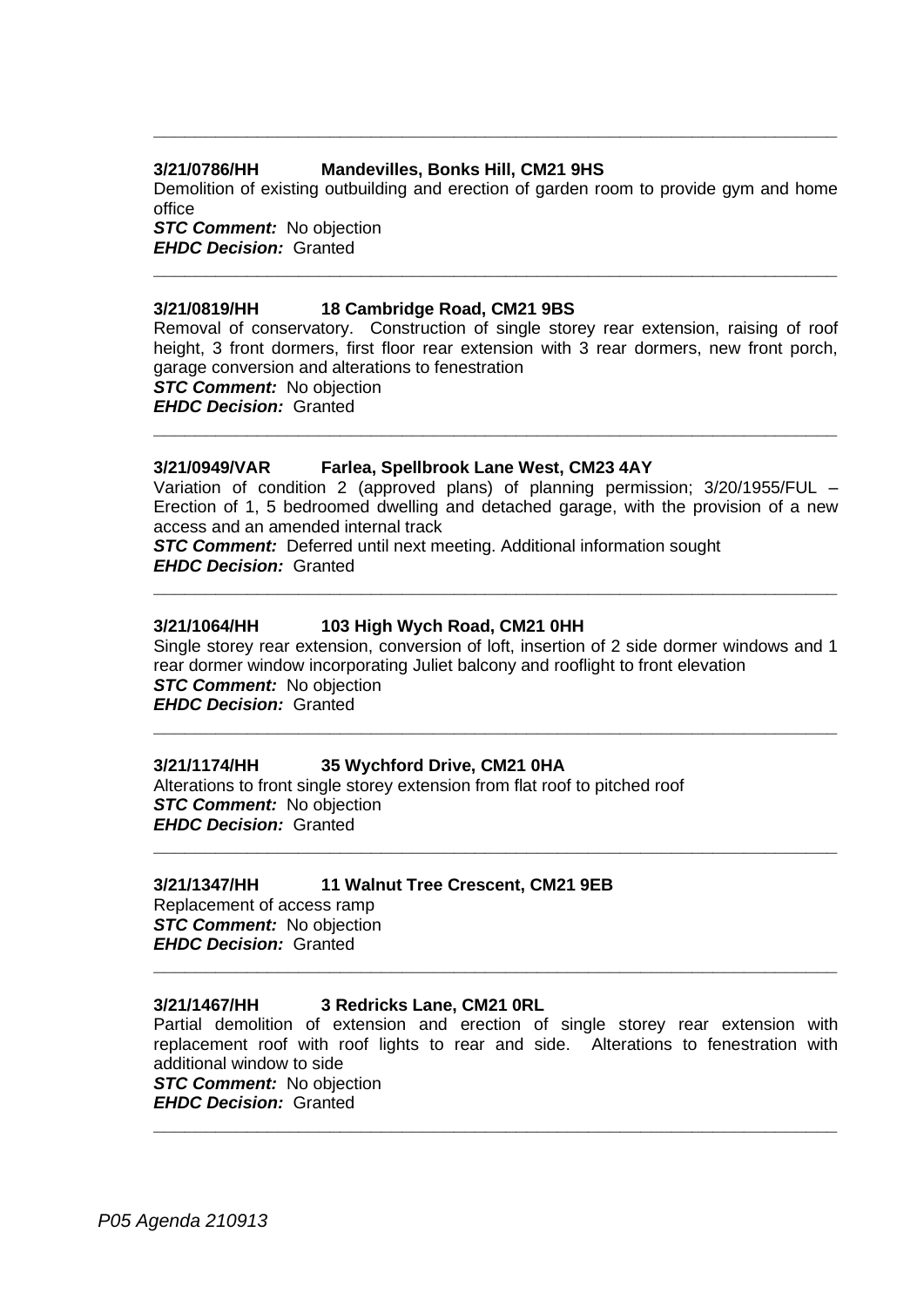#### **3/21/1559/HH 13 Elmwood, CM21 9NL**

First floor rear extension

*STC Comment:* No objection

*EHDC Decision:* Refused. "The proposed development, by reason of its size, scale and design, would not achieve a high standard of design and would result in an unsympathetic form of development which fails to reflect local distinctiveness. The development would therefore be harmful to the character and appearance of the site and the surrounding area. Furthermore, the proposed extension would result in harm to the amenity of the occupiers of 11 Elmwood by way of loss of light, overbearing and impact on outlook. The proposal would thereby be contrary to Policies DES4 and HOU11 of the East Herts District Plan 2018"

**\_\_\_\_\_\_\_\_\_\_\_\_\_\_\_\_\_\_\_\_\_\_\_\_\_\_\_\_\_\_\_\_\_\_\_\_\_\_\_\_\_\_\_\_\_\_\_\_\_\_\_\_\_\_\_\_\_\_\_\_\_\_\_\_\_\_**

**\_\_\_\_\_\_\_\_\_\_\_\_\_\_\_\_\_\_\_\_\_\_\_\_\_\_\_\_\_\_\_\_\_\_\_\_\_\_\_\_\_\_\_\_\_\_\_\_\_\_\_\_\_\_\_\_\_\_\_\_\_\_\_\_\_\_**

**\_\_\_\_\_\_\_\_\_\_\_\_\_\_\_\_\_\_\_\_\_\_\_\_\_\_\_\_\_\_\_\_\_\_\_\_\_\_\_\_\_\_\_\_\_\_\_\_\_\_\_\_\_\_\_\_\_\_\_\_\_\_\_\_\_\_**

## **3/21/1591/HH 18 Rowney Gardens, CM21 0AT**

Infill to existing porch and construction of new porch **STC Comment:** No objection *EHDC Decision:* Granted

## **3/21/1604/HH 3 Roman Rise, CM21 0EG**

Single storey rear extension *STC Comment:* No objection *EHDC Decision:* Granted

## **3/21/1625/FUL 29 Station Road, CM21 9JY**

Change of use of outbuilding into annexe with alterations to doors and fenestration and insertion of 3 rooflights

**\_\_\_\_\_\_\_\_\_\_\_\_\_\_\_\_\_\_\_\_\_\_\_\_\_\_\_\_\_\_\_\_\_\_\_\_\_\_\_\_\_\_\_\_\_\_\_\_\_\_\_\_\_\_\_\_\_\_\_\_\_\_\_\_\_\_**

**STC Comment:** No objection - however neighbours concerns regarding overlooking should be addressed

*EHDC Decision:* Refused. "The proposed development, by reason of its alterations, use and siting, would amount to a self-contained unit which would create backland/ tandem development that does not represent the character of development within this area, therefore constituting poor design and development that fails to reflect local distinctiveness. The setting of the listed building would not be preserved and the character or appearance of the Sawbridgeworth Conservation Area would not be preserved or enhanced. The proposal is therefore contrary to Policies DES4, HOU11, HA1, HA4 and HA7 of the East Herts District Plan 2018" & "The proposed annexe, by reason of its access externally onto the car parking courtyard does not create a functional link to the main dwelling and would in effect amount to a self-contained unit. The proposal is therefore contrary to Policy HOU13 of the East Herts District Plan 2018 & "The proposed development would not provide internal living accommodation capable of providing a satisfactory standard of amenity for the occupiers of the proposed annexe, failing to meet the Technical Housing Standards - nationally described space standards.

**\_\_\_\_\_\_\_\_\_\_\_\_\_\_\_\_\_\_\_\_\_\_\_\_\_\_\_\_\_\_\_\_\_\_\_\_\_\_\_\_\_\_\_\_\_\_\_\_\_\_\_\_\_\_\_\_\_\_\_\_\_\_\_\_\_\_**

**\_\_\_\_\_\_\_\_\_\_\_\_\_\_\_\_\_\_\_\_\_\_\_\_\_\_\_\_\_\_\_\_\_\_\_\_\_\_\_\_\_\_\_\_\_\_\_\_\_\_\_\_\_\_\_\_\_\_\_\_\_\_\_\_\_\_**

#### **3/21/1716/HH Greenways, The Drive, CM21 9EP** Single storey rear extension *STC Comment:* No objection *EHDC Decision:* Granted